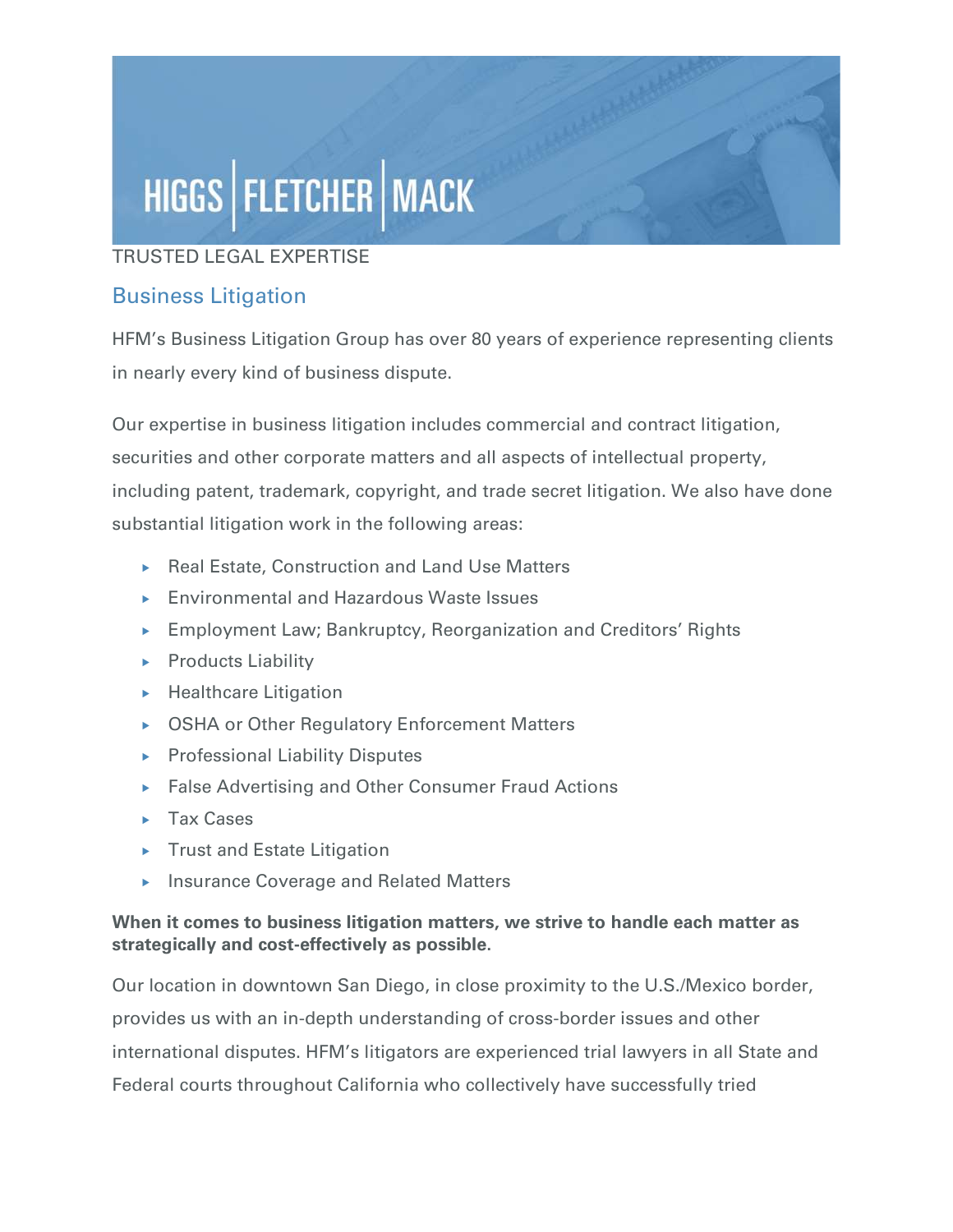thousands of cases before juries and judges. We also have a high level of experience handling arbitration, mediation, and other alternative dispute resolutions.

HFM's Business Litigation Practice Group has a well-earned reputation for tenacious and zealous advocacy on behalf of our clients. We are proud that many HFM litigators have been appointed as judges to the State and Federal bench, including two sitting Justices of the California Court of Appeal.







SUSAN E. BASINGER EDWIN M. BONISKE NICHOLAS D. BRAUNS





SANDRA J. BROWER STEVEN M. BRUNOLLI DOUGLAS M. BUTZ

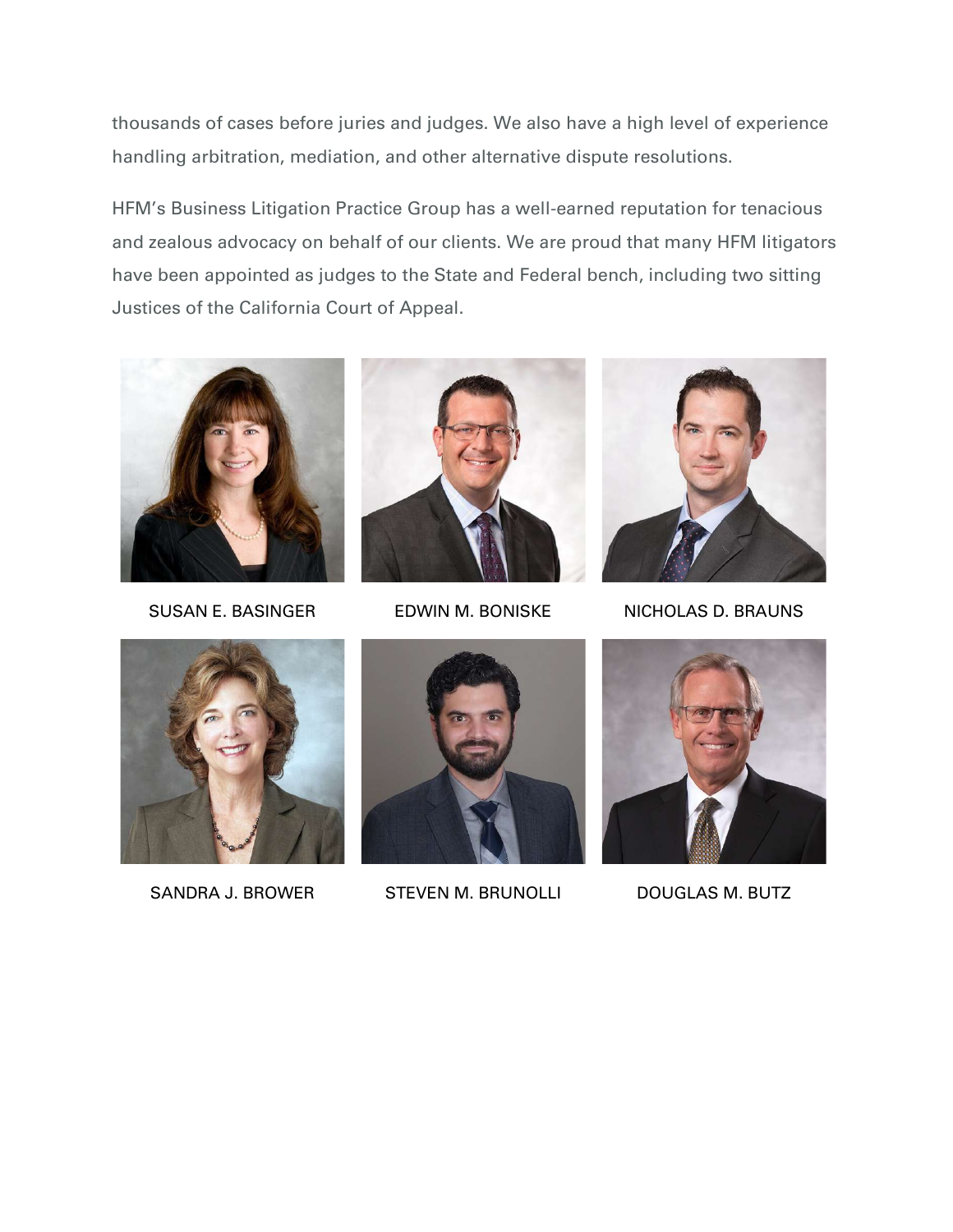# Business Litigation







CHANDLER CIERNIA STEVEN J. COLOGNE MARTIN A. ELIOPULOS





MICHAEL R. GIBSON ALEXIS S. GUTIERREZ SUSAN M. HACK





MOLLY E. HUMPHREYS MEREDITH KING FRANCISCO LOAYZA



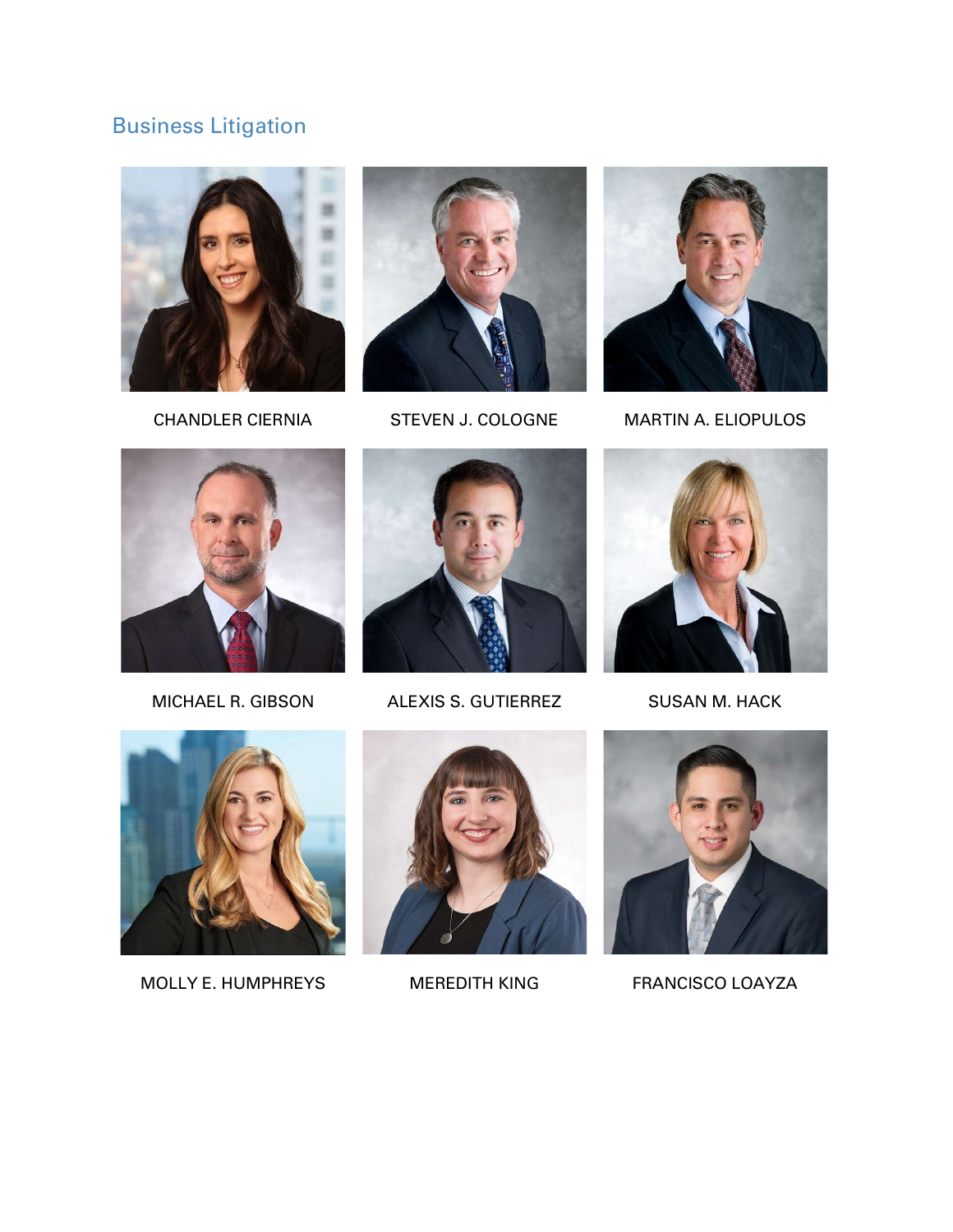# Business Litigation







WILLIAM M. LOW WILLIAM A. MILLER ALMA V. MONTENEGRO





KYLE W. NAGEOTTE DEREK W. PARADIS ROBERT K. PECK





JAMES M. PETERSON PAUL J. PFINGST SOFIA REZVANI